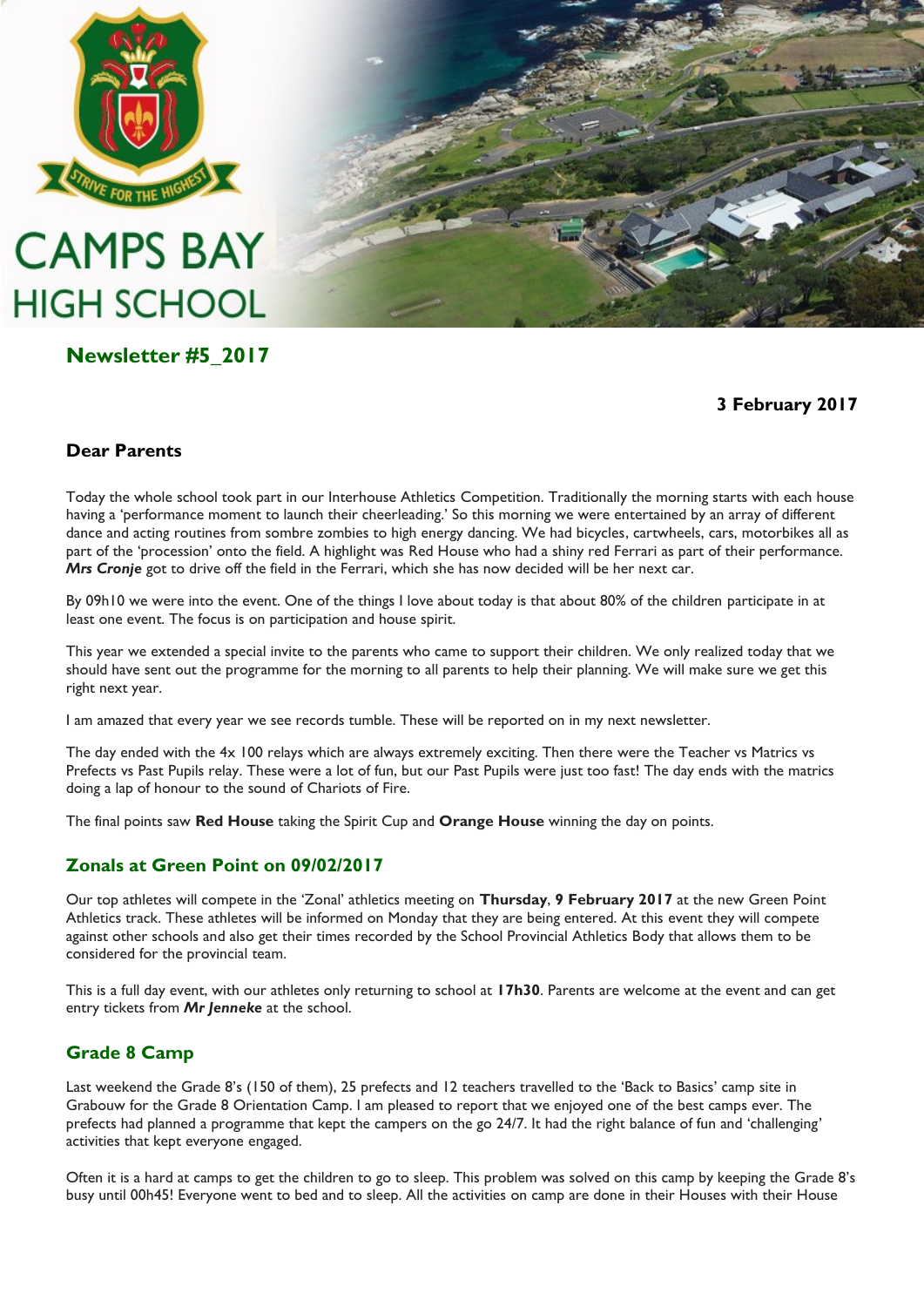prefects and Tutors. This means that real bonding has taken pace. All Grade 8's will now start the year with new friends in their House and Grade.

# **Staff**

#### **Heike Aande Meulen leaves.**

We said goodbye to *Heike Aande Meulen* this morning. She is a student teacher from Holland who came to Camps Bay High to do her teaching practical teaching. Her subject is Physical Education and so most pupils were taught by her in their PT classes. She has been a real asset and we wish her well as she returns home and completes her course.

# **RCL Camp**

This weekend *Mrs Cronje* and the RCL go on their planning camp to Yzerfontein. Their newly elected chairperson, *Ziev Kazansky* will lead them through a strategic planning process to develop their programme for the year. We wish them every success.

#### **Fire Drill**

On Monday we held a fire drill. I am pleased to report that we were able to evacuate the school in just **7 minutes**. We did pick up some areas where we can improve our system and will be making these changes in the future.

We plan to conduct another fire drill during the course of the year, but this time we will not warn everyone beforehand...

# **The Week Ahead**

| 3 – 5 February: | <b>RCL Camp @ Yzerfontein</b>                                                                                                              |
|-----------------|--------------------------------------------------------------------------------------------------------------------------------------------|
| 6 February:     | <b>Athletics Practise</b> for all $I^{st}$ and $2^{nd}$ place pupils.                                                                      |
| 9 February:     | <b>Zonal Athletics Competition at the new Green Point Athletics Track.</b><br>$08h00 - 17h30$<br>Only our athletes will attend this event. |

Yours sincerely

#### *David De Korte* **PRINCIPAL**

# **Parent Liaison Body (PLB)**

#### **Dear Parents,**

Firstly, it was a pleasure meeting you all at the new parent meeting on **Wednesday, 25th January 2017**. Thank you for coming forward and giving me your details, much appreciated.

As advised, we will hold a get together so that you can all meet each other, and I will introduce you to *Michele Harvey* who handles the Special Project portfolio with *Wendy Foster*. We will show you what projects we have in the pipeline that might interest you. There are some really amazing ones...

We understand that many of us have work commitments and are unable to commit to time consuming projects, however, there are many projects that you can get involved in, that won't impact in your work commitments. Any help is welcome, no matter how small.

Look at it as contributing something towards your children's school, community and getting to know the workings of the school.

Should you know of any other parent that is interested but didn't give me their contact details, please tell them to come.

#### **Details of Meeting:**

Camps Bay High School **Tuesday, 22th February 2017** at **17h45**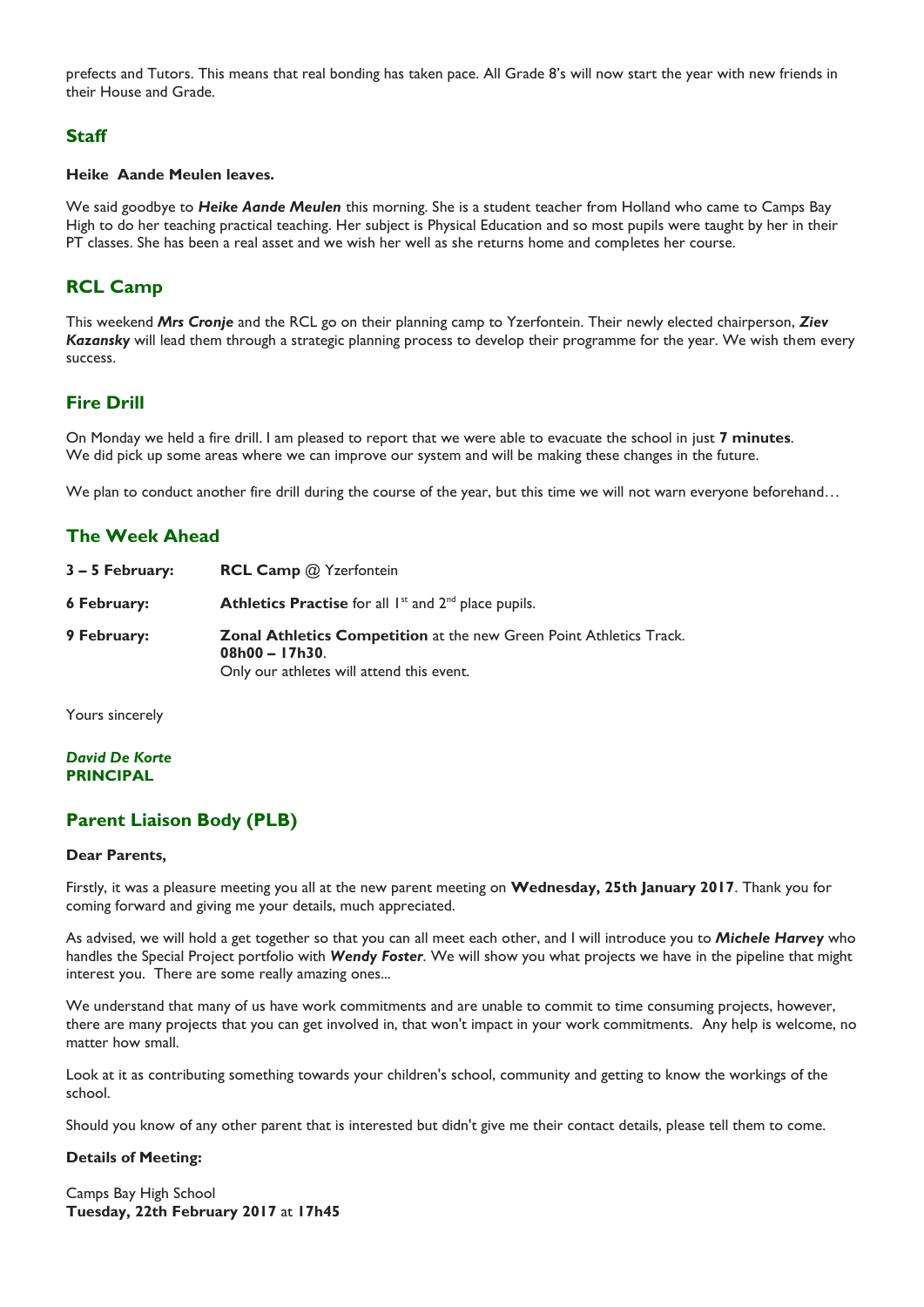Tea/Coffee/Snacks will be served.

Thank you and looking forward to seeing you.

*Paula Valadas* **082-372-0155**

# **SECOND REQUEST FOR SPONSORSHIP**

#### **(NB: ERROR WITH PREVIOUS DONATION LINK)**

One of our top matrics of 2016, *Sipho Fanti*, is trying to pay for a trip to Orlando, Florida to represent SA at the "Applause Rising Talent Showcase'. You will remember him as the talented hip-hop performer at Celebration. So if you want to assist by donating please go to the following link.

**The new campaign is: <https://gogetfunding.com/siphosethu-fanti-arts-showcase/>**

# **AFRIKAANS TUITION AVAILABLE FOR PRIMARY AND HIGH SCHOOL STUDENTS**

Centrally situated at **Growing Minds Learning and Therapy Centre** at **4 Gordon Street, Gardens**, qualified and experienced teacher, *Ilouise Gauche*, offers weekly group tuition and one-on-one lessons to primary and high school learners.

Adapted to your own school's curriculum, Ilouise can provide the resources, support and strategies to help your child conquer the Afrikaans language, comprehension and creative writing.

For more information contact: Ilouise on **076 845 3929**, e-mail **[ilouiseg@yahoo.com](mailto:ilouiseg@yahoo.com)**

Growing Minds Learning and Therapy Centre **078 120 4704**, e-mail **[denisepape@absamail.co.za](mailto:denisepape@absamail.co.za)**

# **PENTHOUSE ACCOMMODATION**

One bedroom, with stunning views; For single or couple;

One Year lease, rental at **R15 000 p.m.**; Hely Hutchinson Ave;

Available from **1 st of May 2017;**

Interview **[Schmidt-cpt@web.de](mailto:Schmidt-cpt@web.de)**

**No agents**

# **EXTRA MATHS TUTOR NEEDED**

for a **Grade 5 Pupil** residing within walking distance of Camps Bay Primary School.

Must be highly proficient in Maths (top matriculant), with excellent communications skills.

Own transport needed.

To apply please e-mail **[tshenker@iafrica.co.za](mailto:tshenker@iafrica.co.za)**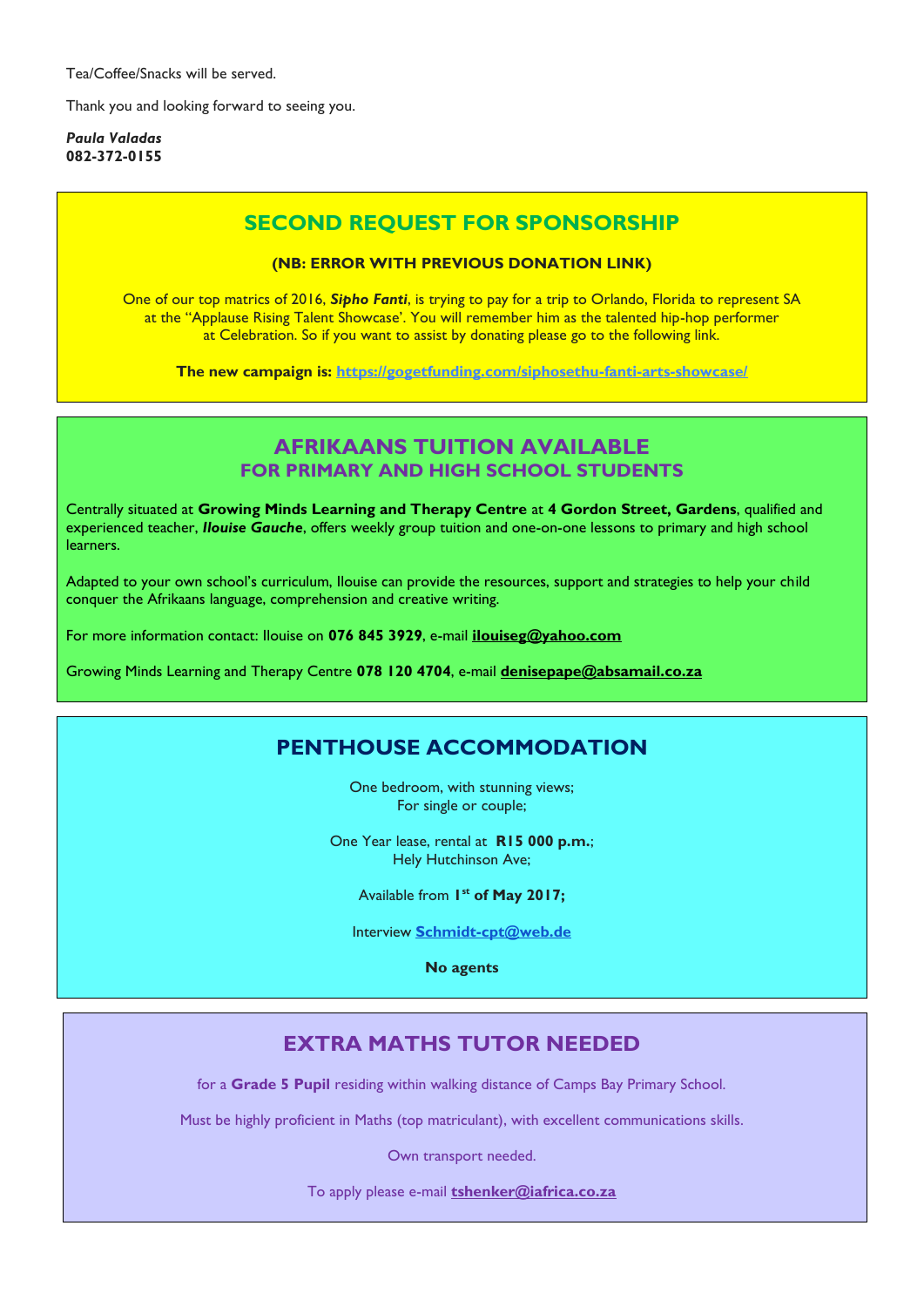# **HOUSE FOR RENT IN HOUT BAY**

**2,5 Bedroom** House in Hout Bay with Garden and Pool

Available from **1st March 2017**.

2 bedroom, 2 bathroom, 1 study or small children's bedroom,

Open plan lounge-dining-kitchen,

1 Garage, Garden and Pool.

**R19,000** plus utilities, Deposit **R38,000**,

long lease only, Small animals allowed

Non-smoking

Please contact the owner **Tina Kohn** on **071-254-7085** or e-mail to **[kohnt@aol.com](mailto:kohnt@aol.com)**

To see pictures please go to:

**[http://www.privateproperty.co.za/to-rent/western-cape/cape-town/hout-bay/hout-bay-and](http://www.privateproperty.co.za/to-rent/western-cape/cape-town/hout-bay/hout-bay-and-surrounds/RR1290026)[surrounds/RR1290026](http://www.privateproperty.co.za/to-rent/western-cape/cape-town/hout-bay/hout-bay-and-surrounds/RR1290026)**



# **Figaro DARG Charity Show**

Performance: Saturday Venue: Protea Sport/Archery Club Date: 04 March 2017 Time: 1900 Price: R150, R200 (Includes Cap) **Book Now Tickets are limited** 

Contact: 021 761 2147/0744382581